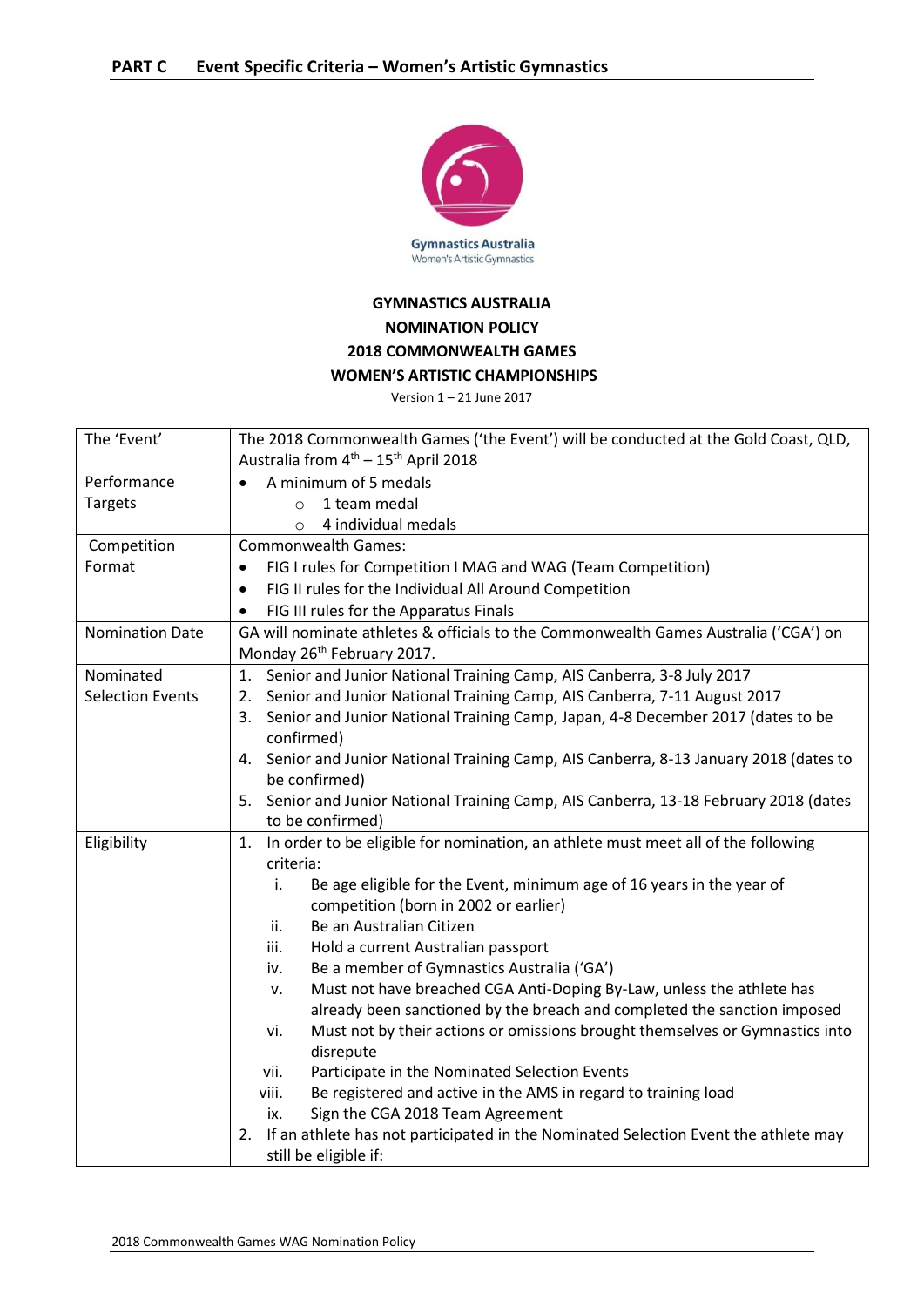|                         | The athlete is a Special Consideration athlete as per the Selection Policy (Part A<br>i.<br>- Article 5.7); or |
|-------------------------|----------------------------------------------------------------------------------------------------------------|
|                         | The athlete is an Additional Athlete as per the Selection Policy (Part A - Article<br>ii.                      |
|                         | $6.1$ ).                                                                                                       |
| The 'Team'              | The Women's Artistic Gymnastics (WAG) Team ('the Team') refers to athletes and<br>1.                           |
|                         | officials (i.e. coaches and support personnel).                                                                |
|                         | The maximum number of athletes to be selected to the Team will be five (5) athletes<br>2.                      |
|                         | to travel to the Commonwealth Games. Up to three (3) additional non-travelling                                 |
|                         | reserves will be named.                                                                                        |
|                         | The number of athlete allocations for gymnastics is yet to be finalised and subject to<br>3.                   |
|                         | confirmation from the Commonwealth Games Federation ('CGF') to CGA.                                            |
|                         | The Nomination Panel may select fewer than the maximum number advised by the<br>4.                             |
|                         | CGA.                                                                                                           |
| <b>Nomination Panel</b> | The Nomination Panel will be comprised of:<br>1.                                                               |
|                         | National Performance Director (NPD) or delegated GA representative - Chair<br>i.                               |
|                         | ii.<br><b>WAG National Coach</b>                                                                               |
|                         | 2 x International Technical Experts appointed by GA<br>iii.                                                    |
|                         | Medical Expert (i.e. National Performance Services Coordinator or delegated<br>iv.<br>representative)          |
|                         | The final list of athletes, coaches and support personnel (e.g. team management<br>2.                          |
|                         | and/or medical staff) to be nominated for selection will be prepared and submitted                             |
|                         | by the NPD.                                                                                                    |
| Nomination              | 1. Athletes seeking selection to the 2018 Commonwealth Games team agree to be                                  |
| Process and             | bound by the process outlined in this policy.                                                                  |
| Criteria - Athletes     |                                                                                                                |
|                         | <b>Nominated Selection Events</b>                                                                              |
|                         | Only athletes who meet the eligibility criteria listed above will be considered for<br>2.                      |
|                         | nomination.                                                                                                    |
|                         | An athlete who meets the Eligibility criteria listed above and is a member of the<br>3.                        |
|                         | Senior and Junior National Squad can attend the Nominated Selection Events.                                    |
|                         | 4. An athlete who is not a member of the Senior and Junior National Squad may be                               |
|                         | invited to attend one or more of the Nominated Selection Events as follows:                                    |
|                         | Invited due to performance(s) at the Australian Championships or Australian<br>i.<br>Classic                   |
|                         | Invited via recommendation of the National Coach<br>ii.                                                        |
|                         | 5.<br>All athletes will complete Verifications at the Nominated Selection Events.                              |
|                         | Verifications are assessed by FIG judges and will include full apparatus routines (on                          |
|                         | standard FIG equipment) as well as physical testing, as directed by the National                               |
|                         | Coach.                                                                                                         |
|                         | All results from Verifications will be documented and will be used by the Nomination<br>6.                     |
|                         | Panel in nominating athletes to the Team.                                                                      |
|                         | The Nomination Panel will meet at the conclusion of all of the Nominated Selection<br>7.                       |
|                         | Events.                                                                                                        |
|                         | The Nomination Panel will meet to select up to a maximum of five (5) athletes to be<br>8.                      |
|                         | nominated to the CGA.                                                                                          |
|                         | A maximum of three (3) non-travelling reserve athletes may be named in no priority<br>9.                       |
|                         | order.                                                                                                         |
|                         | 10. Athletes will be nominated to the Team based on their ability to achieve the targets                       |
|                         | listed in the section 'Performance Targets'.                                                                   |
|                         | 11. The final list of athletes to be nominated for selection to the Team will be prepared                      |
|                         | and submitted by the NPD.                                                                                      |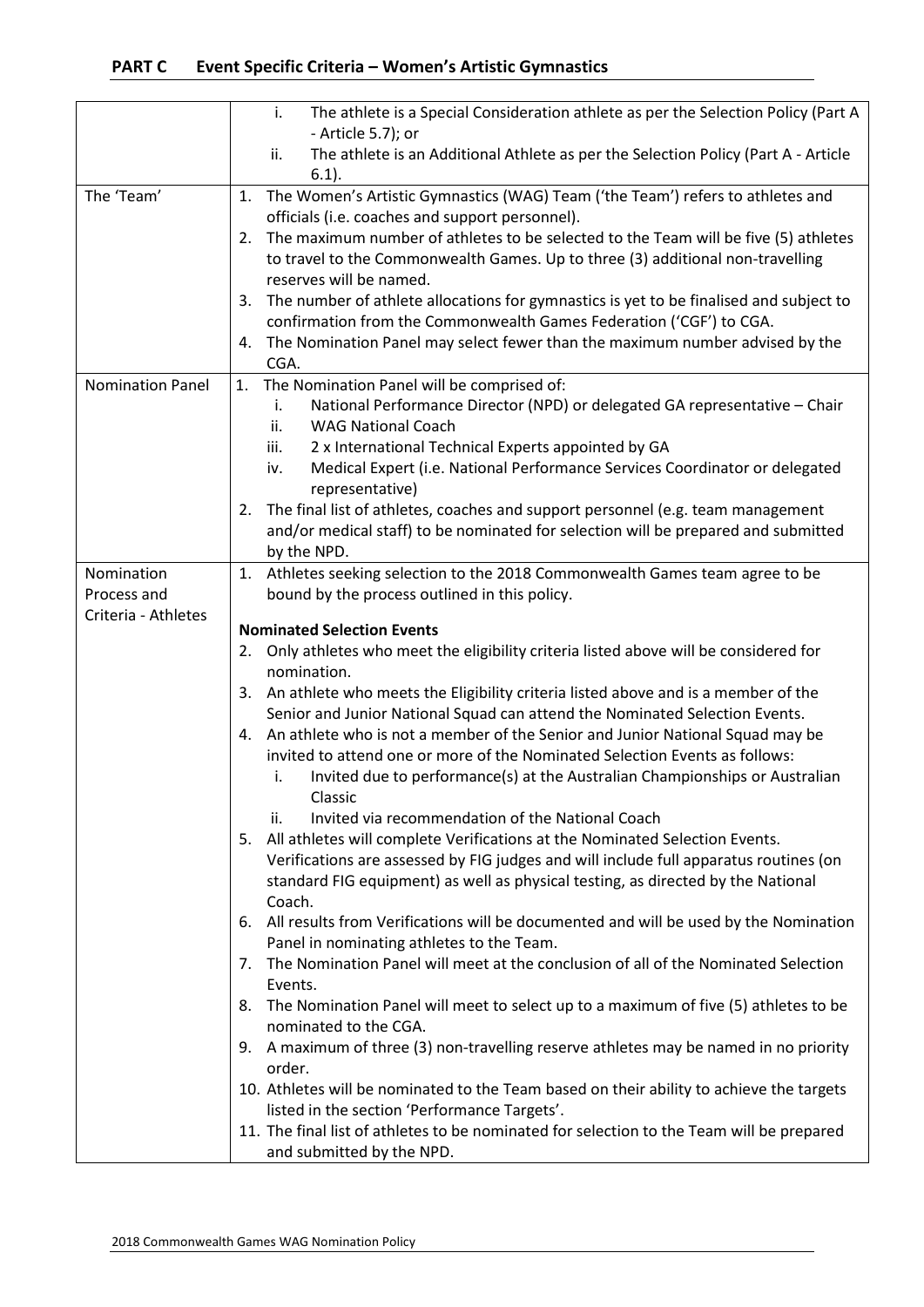|                         | 12. Nominated athletes are not members of the 2018 Team until the CGA confirms the                                                         |
|-------------------------|--------------------------------------------------------------------------------------------------------------------------------------------|
|                         | selection of these nominated athletes.                                                                                                     |
| De-selection            | An athlete nominated to the Team can be denominated based on any of the<br>1.                                                              |
|                         | following criteria:                                                                                                                        |
|                         | The athlete becomes ineligible according to the eligibility guidelines<br>i.                                                               |
|                         | The athlete fails to sign and adhere to the 2018 Athlete Agreement<br>ii.                                                                  |
|                         | Once selected by CGA, an athlete may be deselected by CGA on advice from GA if the<br>2.                                                   |
|                         | athlete is ill or injured and is not deemed physically and medically fit to be selected                                                    |
|                         | in the Team                                                                                                                                |
| Nomination              | Team officials will be nominated for selection to the Team for the Event based upon<br>1.                                                  |
| Process and             | the following criteria:                                                                                                                    |
| Criteria - Officials    | The number of available accreditations<br>i.                                                                                               |
|                         | Their past experience and performance in international competition<br>ii.                                                                  |
|                         | Their proven ability to meet or exceed National Team standards and<br>iii.                                                                 |
|                         | expectations                                                                                                                               |
|                         | Their ability to manage their own stress and support the needs of teammates<br>iv.                                                         |
|                         | in high pressure situations                                                                                                                |
|                         | Their ability and commitment to attend all Team meetings, activities (including<br>ν.                                                      |
|                         | training camps) and events as required by GA                                                                                               |
|                         | Coach and Judge Nominees must be current technical members of GA and must be<br>2.                                                         |
|                         | and remain compliant with all GA policies including the Code of Conduct and                                                                |
|                         | Member Protection Policy.                                                                                                                  |
| <b>Team Preparation</b> | It is a requirement that athletes, including reserve athletes and officials who are<br>1.                                                  |
|                         | selected to the Team will attend a pre-Commonwealth Games Training Camp at the                                                             |
|                         | AIS from the 26 <sup>th</sup> March to the 29 <sup>th</sup> March (dates may vary) as part of the Team                                     |
|                         | preparation until departure to the Gold Coast.                                                                                             |
|                         | 2. Reserve athletes will return home at the end of the pre-Commonwealth Games                                                              |
|                         | Training Camp.                                                                                                                             |
| Funding                 | Athletes selected to the Team will be fully funded by GA & CGA.<br>1.                                                                      |
|                         | Officials selected to the Team will be fully funded by GA & CGA.<br>2.                                                                     |
| Appeals                 | Athletes seeking selection to the Team for the Event agree to be bound by the<br>1.                                                        |
|                         | Nomination Process and Criteria outlined in this policy.                                                                                   |
|                         | An athlete who is eligible for nomination pursuant to this selection policy but who<br>2.                                                  |
|                         | has not been nominated for selection may appeal their non-nomination only in                                                               |
|                         | accordance with Selection Policy Part A - Article 7.                                                                                       |
|                         | Officials have no right to appeal against non-nomination and/or non-selection to the<br>3.                                                 |
|                         | Team.                                                                                                                                      |
| Approval of             | The final selection of nominated athletes and officials to the Team will be subject to                                                     |
| Nominations and         | approval by the GA Chief Executive Officer.                                                                                                |
| Selection to the        |                                                                                                                                            |
| Team                    |                                                                                                                                            |
| Announcement            | Athletes will be advised of their nomination/non-nomination shortly after the<br>1.                                                        |
|                         | conclusion of the Nominated Selection Event.                                                                                               |
|                         | The final nominations are subject to GA's approval following the outcome of any<br>2.                                                      |
|                         | appeals.                                                                                                                                   |
|                         | 3. CGA is solely responsible for the announcement of the gymnastic team and will<br>consult with GA to determine an agreed time and place. |
|                         | All athletes and officials who have taken part in the nomination process agree not to<br>4.                                                |
|                         | announce or make comment regarding the likely or pending selection/non-selection                                                           |
|                         | of any team members to the media or on personal websites and social media until                                                            |
|                         | the Team has been publicly announced by CGA.                                                                                               |
|                         |                                                                                                                                            |